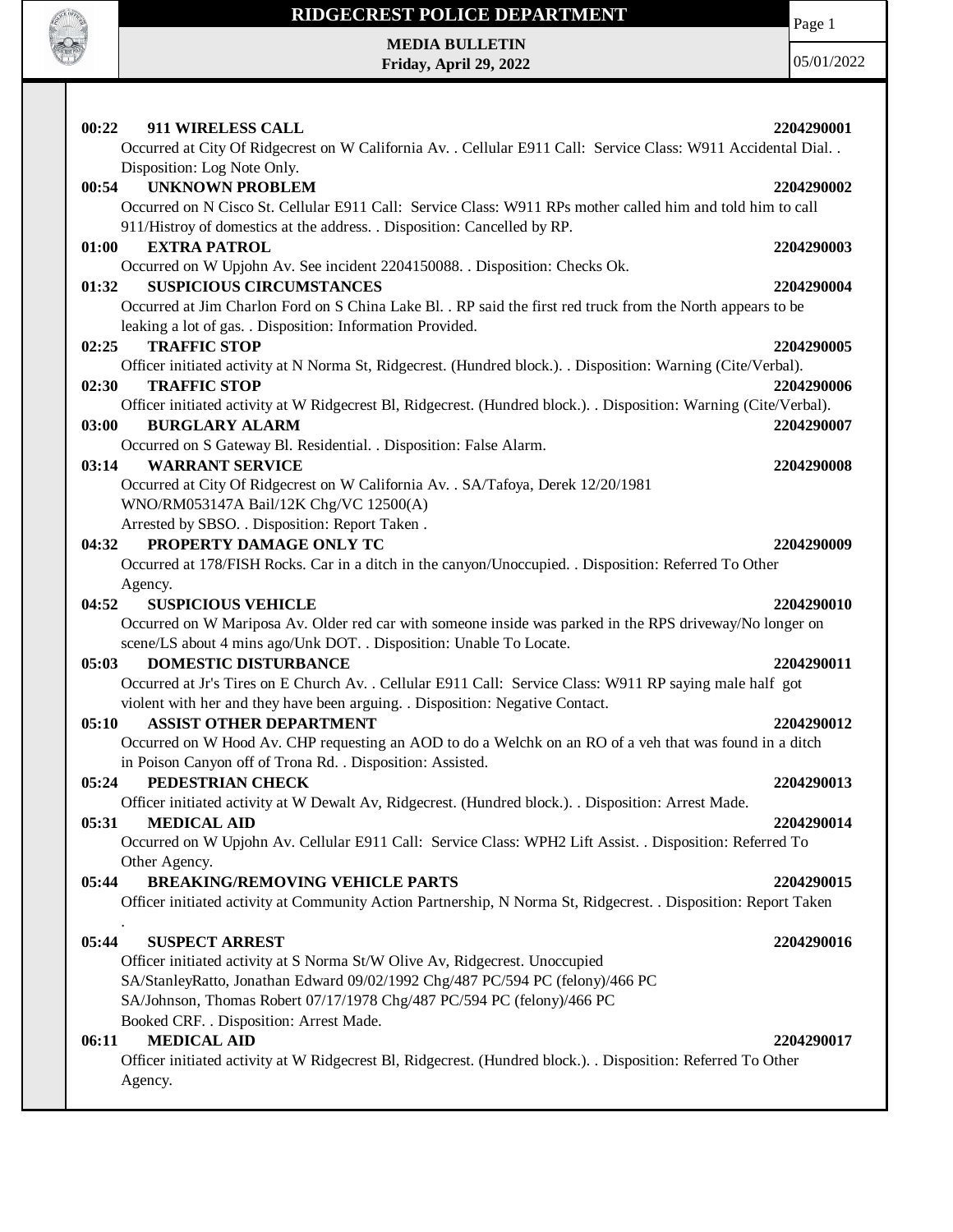

# **RIDGECREST POLICE DEPARTMENT MEDIA BULLETIN**

**Friday, April 29, 2022**

Page 2

| 06:32<br><b>MEDICAL AID</b>                                                                                    | 2204290018 |
|----------------------------------------------------------------------------------------------------------------|------------|
| Occurred on S Yorktown St. Ambulance request. . Disposition: Referred To Other Agency.                         |            |
| <b>INFORMATION RECEIVED</b><br>06:35                                                                           | 2204290019 |
| Occurred at City Of Ridgecrest on W California Av. . RP advising non-emergency. . Disposition: Information     |            |
| Received.                                                                                                      |            |
| <b>ACO CALL</b><br>06:42                                                                                       | 2204290020 |
| Occurred on W Boston Av. RP states there is a deceased cat under car at RP's location. . Disposition: Animal   |            |
| Control Handled.                                                                                               |            |
| <b>ACO CALL</b><br>06:53                                                                                       | 2204290021 |
| Occurred on W Franklin Av. (Hundred block.) Loose husky - white with tan. . Disposition: Animal Control        |            |
| Handled.                                                                                                       |            |
| 06:56<br><b>TRAFFIC DETAIL</b>                                                                                 | 2204290022 |
| Officer initiated activity at E French Av/E Drummond Av, Ridgecrest. . Disposition: Checks Ok.                 |            |
| <b>VANDALISM</b><br>07:01                                                                                      | 2204290023 |
| Occurred at Sierra Sands School District Office on W Felspar Av. . Theft of gas from SSUSD vehicles - 2        |            |
| vehicles have holes in gas tanks. . Disposition: Report Taken.                                                 |            |
| <b>SUSPECT ARREST</b><br>07:43                                                                                 | 2204290024 |
| Officer initiated activity at W Wilson Av/S Helena St, Ridgecrest. SA/Devous, Michael Thomas 08/12/1990        |            |
| Open Chg /594(a)(1) PC OCA 22-1406                                                                             |            |
| Booked CRF. . Disposition: Arrest Made.                                                                        |            |
| <b>WARRANT ARREST</b><br>07:48                                                                                 | 2204290025 |
| Officer initiated activity at W Wilson Av, Ridgecrest. (Hundred block.) SA/Cacho, Ricardo 09/22/1989           |            |
| WNO/RF008641A Bail/None Chg/11377(a) HS/30305(a)(1) PC (PC 17(b))/602(m) PC                                    |            |
| WNO/RF008802B Bail/None Chg/460(b) PC                                                                          |            |
| WNO/RM055579A Bail/1k Chg/11364 HS                                                                             |            |
| WNO/RM055766A Bail/1k Chg/11377(a) PC                                                                          |            |
| WNO/RM051276A Bail/None Chg/11364 HS/11550(a) HS                                                               |            |
| WNO/RM053842A Bail/None Chg/11364 HS/11377(a) HS                                                               |            |
| WNO/RM053900A Bail/None Chg/11377(a) HS                                                                        |            |
| WNO/RM054609A Bail/None Chg/11364 HS/12500(a) VC/23152(f) VC                                                   |            |
| Booked CRF. . Disposition: Arrest Made.                                                                        |            |
| <b>IN CUSTODY ARREST</b><br>08:11                                                                              | 2204290026 |
| Occurred at City Of Ridgecrest on W California Av. Disposition: Necessary Action Taken.                        |            |
| 08:21<br><b>UNWANTED SUBJECT</b>                                                                               | 2204290027 |
| Occurred on W Mavis Ct. RP STATES THAT HIS MOTHER IS SENDING PEOPLE OVER TO HIS HOME TO                        |            |
| TAKE AN AC UNIT. . Disposition: Necessary Action Taken.                                                        |            |
| 08:32<br><b>BURGLARY ALARM</b>                                                                                 | 2204290028 |
| Occurred at Panda Express on S China Lake Bl. . AOA: Service Door. . Disposition: False Alarm.                 |            |
| <b>ACO CALL</b><br>08:33                                                                                       | 2204290029 |
| Occurred at Leroy Jackson Park on E French Av. . Rp captured a bull terrier that was running loose and has     |            |
| placed it into the dog park, on the small dog side/rp would like it picked up. . Disposition: Animal Control   |            |
| Handled.                                                                                                       |            |
| <b>ACO CALL</b><br>08:42                                                                                       | 2204290030 |
| Occurred on W Benson Av. Brindle pitbull running loose and is limping on one leg, last seen headed towards     |            |
| Faller school. . Disposition: Animal Control Handled.                                                          |            |
| <b>ACO CALL</b><br>09:18                                                                                       | 2204290031 |
| Officer initiated activity at Santiago Ridgecrest Estates, W Ward Av, Ridgecrest. Confined Dog. . Disposition: |            |
| Animal Control Handled.                                                                                        |            |
|                                                                                                                |            |
|                                                                                                                |            |
|                                                                                                                |            |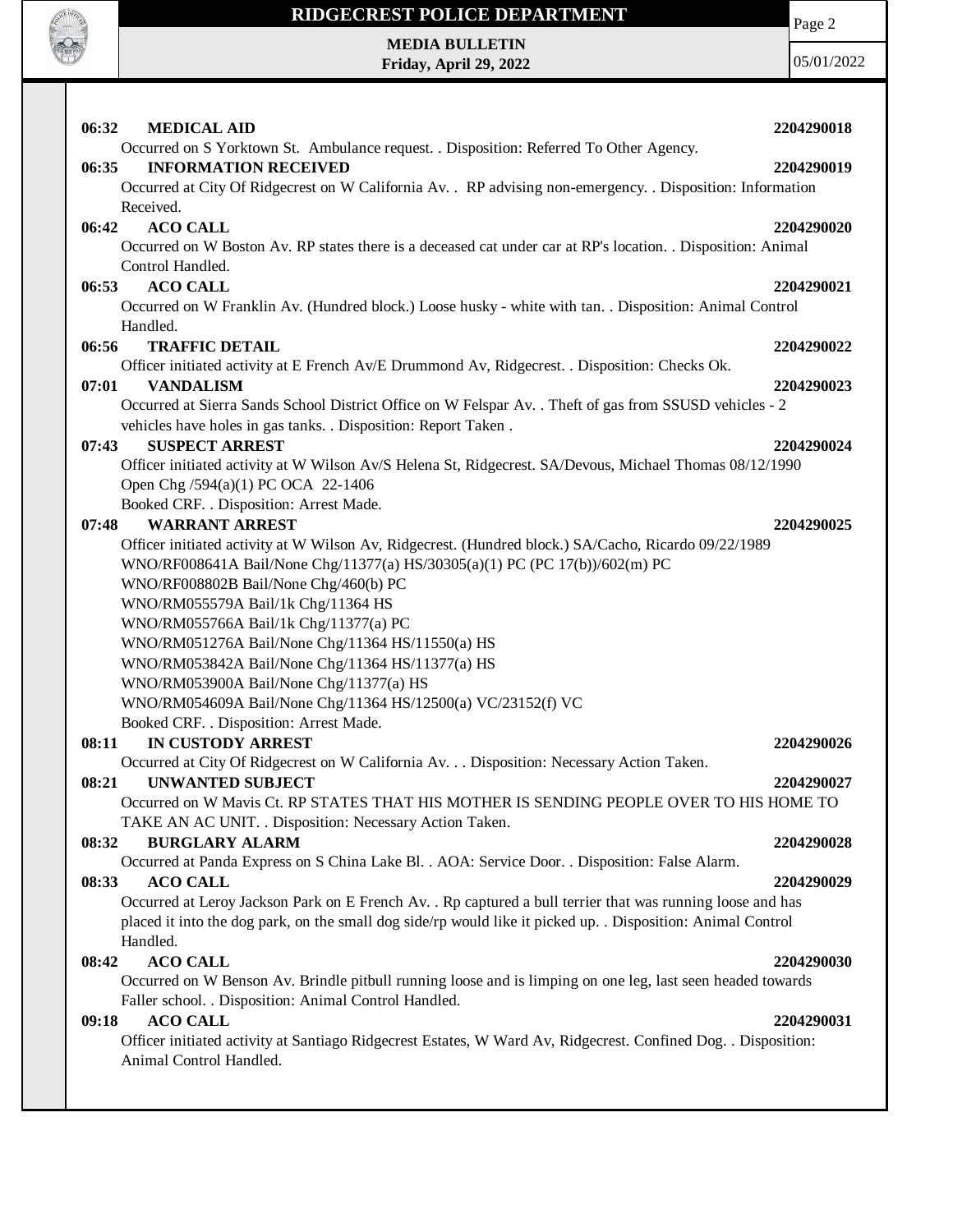

**MEDIA BULLETIN Friday, April 29, 2022**

05/01/2022

### **09:36 SUSPICIOUS VEHICLE 2204290032** Occurred at Richmond Elementary School on E Rowe St. . Rp staff member, states that there is a car parked by the tree line just before the school and it just showed up there this morning/windows on the car are taped and there is a quilt along the bottom of the car/rp is unsure if there is anyone inside the vehicle. . Disposition: Gone Prior to Arrival. **09:54 VERBAL THREATS 2204290033** Occurred at Super 8 Motel on S China Lake Bl. . CALL RP//rp states a gentleman called to make a reservation and then threatened one of the employees over the phone. . Disposition: Information Received. **10:00 FRAUDULENT REPORT 2204290034** Occurred at City Of Ridgecrest on W California Av. . Rp in the lobby-wants to report bank fraud. . Disposition: Information Received. **10:02 ACO CALL 2204290035** Officer initiated activity at E Upjohn Av, Ridgecrest. Well Check on Animals. . Disposition: Animal Control Handled. **10:23 BURGLARY-VEH/BUSN-REPORT 2204290036** Occurred on N El Prado St. Rp states someone broke into ther jeep last night and stole items, including her purse/rp states there are now unkown charges on her bank account. . Disposition: Negative Contact. **10:31 CONTACT CITIZEN 2204290037** Occurred at Burroughs High School on E French Av. . MEET AT LOCATION. . Disposition: Report Taken . **10:42 DECEASED PERSON 2204290038** Occurred on W Las Flores Av. . Disposition: Report Taken . **10:53 PRISONER TRANSPORT 2204290039** Occurred at City Of Ridgecrest on W California Av. . Cacho/Devous/StanleyRatto/Johnson. . Disposition: Necessary Action Taken. **11:05 RECKLESS VEHICLE 2204290040** Occurred at Salvation Army, The on N Downs St. . Black veh tried to hit a bicyclist and then when the bicyclist stopped the black vehicle tried to hit the bicyclist again - looks like the black pick up truck pulled into Salvation Army. . Disposition: Gone Prior to Arrival. **11:07 HIT AND RUN REPORT 2204290041** Occurred at Ridgecrest Regional Hospital on N China Lake Bl. . Rp works at the location and notice damage to the front bumper. contact via 21. . Disposition: Information Provided. **11:33 INFORMATION 2204290042** Occurred at City Of Ridgecrest on W California Av. . Wanted to report harassment, gave RP the non emergency line to call back on. . Disposition: Information Provided. **11:37 CONTACT CITIZEN 2204290043** Occurred at City Of Ridgecrest on W California Av. . CALL RP//would like to talk to an officer about a 290 subject. . Disposition: Necessary Action Taken. **11:40 HARASSMENT 2204290044** Occurred on W Kendall Av. Rp would like an officer to respond to her residence/states is harrassing her and she is scared/subject not on scene at this time. . Disposition: Negative Contact. **11:46 290 REGISTRANT 2204290045** Occurred at City Of Ridgecrest on W California Av. . New reg. . Disposition: Necessary Action Taken. **12:02 CONTACT CITIZEN 2204290046** Occurred on W Perdew Av. RP WOULD LIKE P5 TO CONTACT THEM VIA 21 REGARDING CASE 22-1342. . Disposition: Information Provided. **12:11 CONTACT CITIZEN 2204290047** Occurred on W Wilson Av. RP WOULD LIKE TO SPEAK WITH P8. . Disposition: Information Provided.



Page 3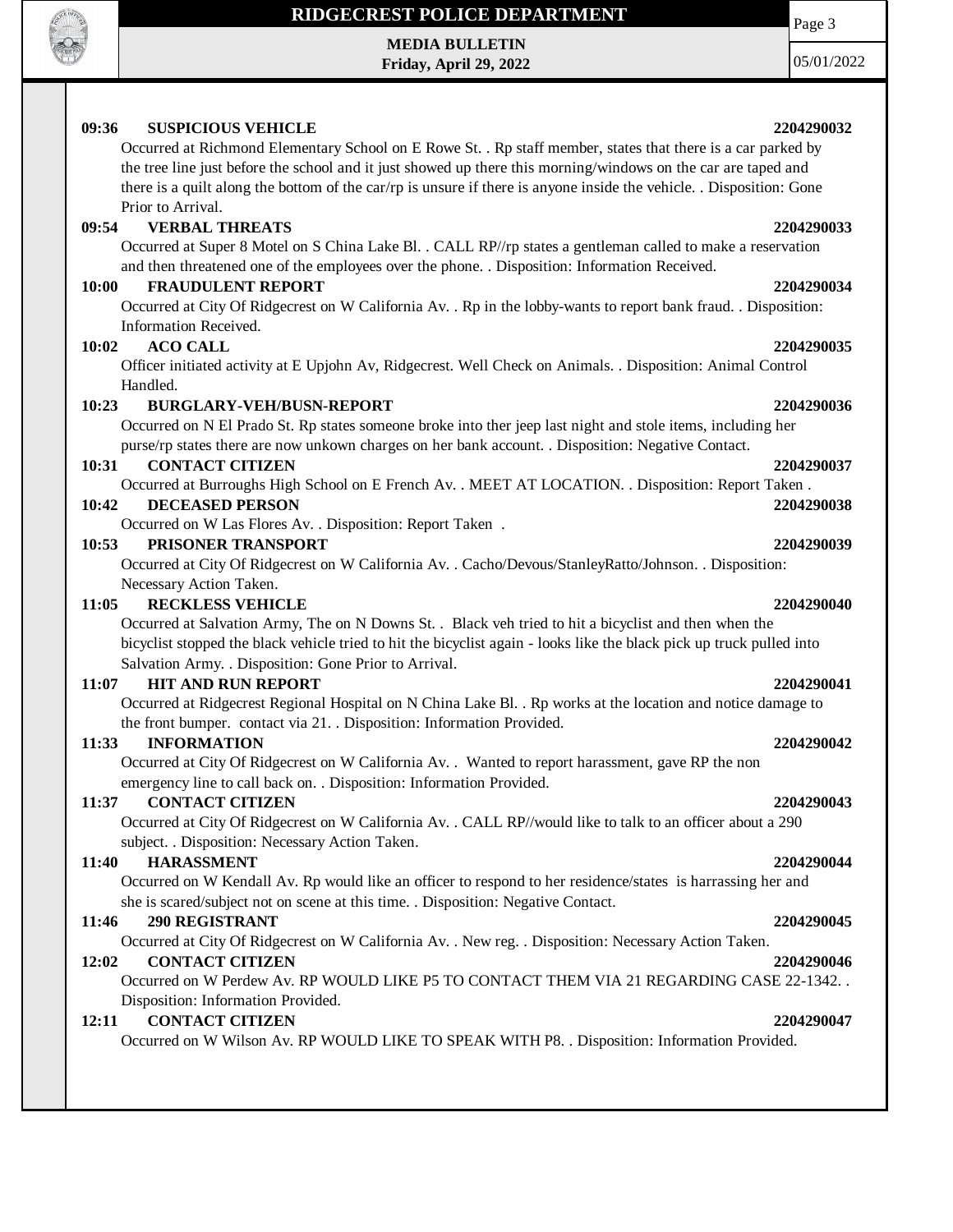

Page 4

**MEDIA BULLETIN Friday, April 29, 2022**

| 12:32<br><b>FLAG DOWN</b>                                                                                                                            | 2204290048 |
|------------------------------------------------------------------------------------------------------------------------------------------------------|------------|
| Officer initiated activity at Desert Willow Apts, N El Prado St, Ridgecrest. . Disposition: Report Taken.                                            |            |
| <b>ACO CALL</b><br>12:39                                                                                                                             | 2204290049 |
| Occurred at Department Of Motor Vehicles on W Perdew Av. . RP STATES THERE IS ONE SMALL DOG                                                          |            |
| RUNNING AROUND. . Disposition: Unable To Locate.                                                                                                     |            |
| <b>FOLLOW UP</b><br>12:53                                                                                                                            | 2204290050 |
| Officer initiated activity at W Ward Av, Ridgecrest. . Disposition: Negative Contact.                                                                |            |
| <b>FOLLOW UP</b><br>12:58                                                                                                                            | 2204290051 |
| Officer initiated activity at Albertson's #6376, N Norma St, Ridgecrest. . Disposition: Follow Up Completed.                                         |            |
| <b>CONTACT CITIZEN</b><br>13:28                                                                                                                      | 2204290052 |
| Occurred on W Church Av. RP WOULD LIKE AN OFFICER AT THE LOCATION. . Disposition: Checks Ok.                                                         |            |
| 14:06<br><b>MEDICAL AID</b>                                                                                                                          | 2204290053 |
| Occurred on W Haloid Av. Ambulance request. . Disposition: Referred To Other Agency.                                                                 |            |
| 911 WIRELESS CALL<br>14:20                                                                                                                           | 2204290054 |
| Occurred at City Of Ridgecrest on W California Av. . Male stated accidental dial. . Disposition: Necessary                                           |            |
| Action Taken.                                                                                                                                        |            |
| <b>INJURY TC</b><br>14:28                                                                                                                            | 2204290055 |
| Occurred at N Downs St/W Las Flores Av. two vehicles out of the roadway - 7 yo female complaining of head                                            |            |
| injury. . Disposition: Report Taken.                                                                                                                 |            |
| <b>BURGLARY-VEH/BUSN-REPORT</b><br>14:29                                                                                                             | 2204290056 |
| Occurred on N Capehart Ct. Rp states someone broke into her vehicle/unknown occurance time/also states a                                             |            |
| few items were possibly taken. . Disposition: Log Note Only.                                                                                         |            |
| <b>WELFARE CHECK</b><br>14:35                                                                                                                        | 2204290057 |
| Occurred at Dollar Tree Stores on N China Lake Bl. . WFA/ball cap/plaid shirt/orange scarf/jeans/flip flops, rp                                      |            |
| states the subject is yelling at nothing and doesnt seem all there, would like us to check on her/subject is by                                      |            |
| the entrance closer to grocery outlet. . Disposition: Necessary Action Taken.                                                                        |            |
| <b>ACO CALL</b><br>15:01                                                                                                                             | 2204290058 |
| Officer initiated activity at W Mariposa Av, Ridgecrest. . Disposition: Animal Control Handled.                                                      |            |
| 911 WIRELESS CALL<br>15:03                                                                                                                           | 2204290059 |
| Occurred at City Of Ridgecrest on W California Av. . MALE STATING ACCIDENTAL DIAL. . Disposition:                                                    |            |
| Necessary Action Taken.                                                                                                                              |            |
| 15:09<br><b>FOLLOW UP</b>                                                                                                                            | 2204290060 |
| Officer initiated activity at W Ward Av, Ridgecrest. . Disposition: Follow Up Completed.                                                             |            |
| 15:10<br><b>HIT AND RUN REPORT</b><br>Occurred at Leroy Jackson Park on E French Av. . Rp would like contact at his residence/states while he was at | 2204290061 |
| the park an unknown vehicle hit his vehicle and left the scene/rp noticed the damage when he arrived home                                            |            |
| Disposition: Necessary Action Taken.                                                                                                                 |            |
| <b>ACO CALL</b><br>15:12                                                                                                                             | 2204290062 |
| Officer initiated activity at W Benson Av, Ridgecrest. BARKING DOG. . Disposition: Animal Control Handled.                                           |            |
| 15:15<br><b>MEDICAL AID</b>                                                                                                                          | 2204290063 |
| Occurred at E California Av/S Gemstone St. Ambulance request. . Disposition: Referred To Other Agency.                                               |            |
| 15:24<br><b>SPOUSAL ABUSE</b>                                                                                                                        | 2204290064 |
| Occurred on N American St. CALL RP FIRST//would like an officer to go with her to her house and put a new                                            |            |
| protective order on her other half                                                                                                                   |            |
| SA/Lonzo, Joshua Andrew 04/13/1992 Open Chg/273.5(a) PC                                                                                              |            |
| Inyo County WNO/BW35589 Bail/15k Chg/273.5(a) PC                                                                                                     |            |
| Booked CRF. . Disposition: Arrest Made.                                                                                                              |            |
|                                                                                                                                                      |            |
|                                                                                                                                                      |            |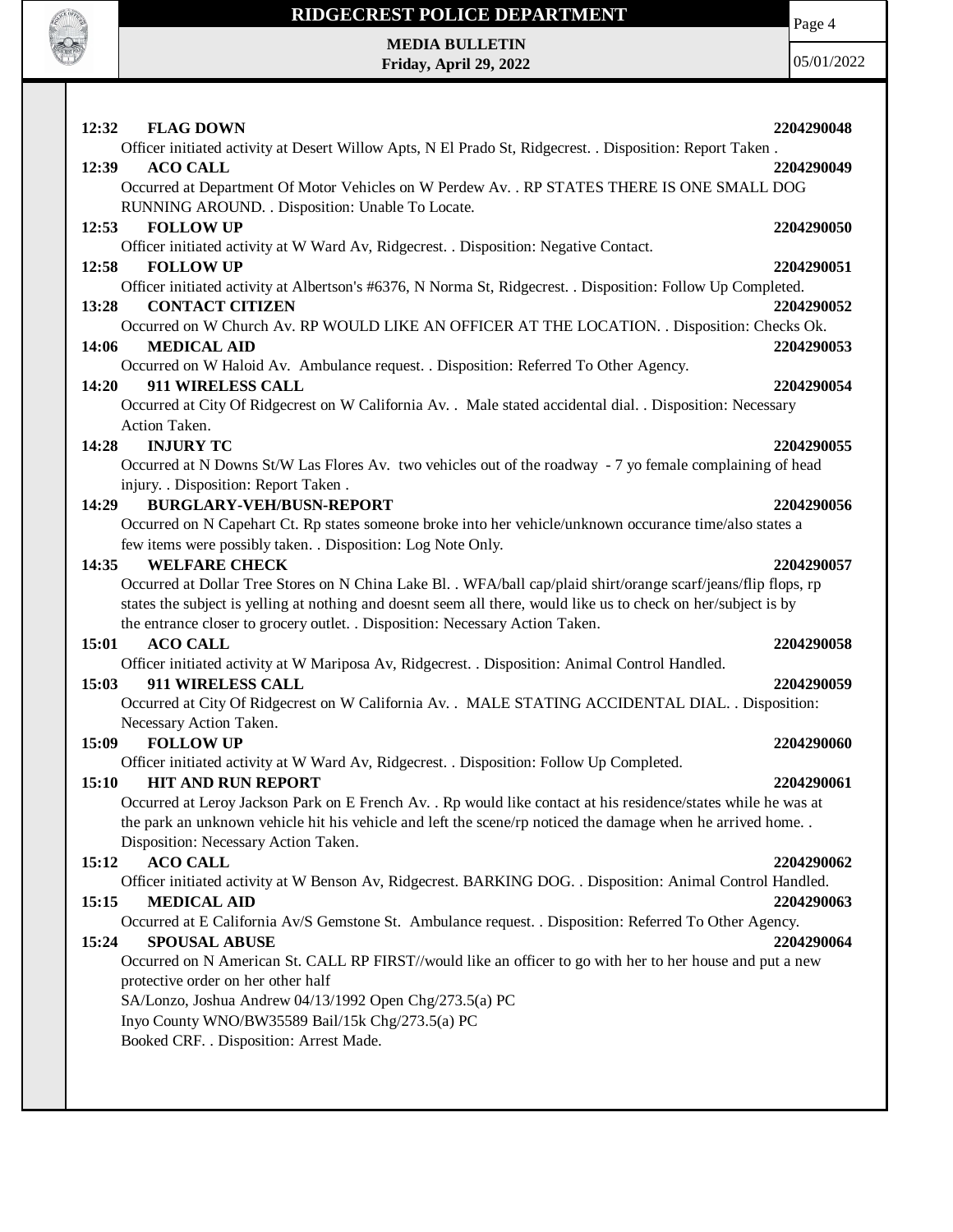

## **RIDGECREST POLICE DEPARTMENT MEDIA BULLETIN**

**Friday, April 29, 2022**

Page 5

| 15:38<br><b>ACO CALL</b>                                                                                                                                                                                                                                     | 2204290065 |
|--------------------------------------------------------------------------------------------------------------------------------------------------------------------------------------------------------------------------------------------------------------|------------|
| Officer initiated activity at S Mahan St, Ridgecrest. (Hundred block.) DECEASED CAT. . Disposition: Animal<br>Control Handled.                                                                                                                               |            |
| <b>FOLLOW UP</b><br>15:39                                                                                                                                                                                                                                    | 2204290066 |
| Officer initiated activity at E Church Av, Ridgecrest. . Disposition: Follow Up Completed.                                                                                                                                                                   |            |
| 15:47<br><b>ACO CALL</b>                                                                                                                                                                                                                                     | 2204290067 |
| Officer initiated activity at S Norma St, Ridgecrest. WELFARE CHECK. . Disposition: Animal Control Handled.                                                                                                                                                  |            |
| 15:52<br><b>JUVENILE PROBLEM</b>                                                                                                                                                                                                                             | 2204290068 |
| Occurred on S Nevada St. RP STATES THERE ARE 2 BOYS AND 2 GIRLS WALKING AROUND THE<br>NEIGHBORHOOD AND THEY WERE THROWING ROCKS - RP STATED THAT SHE TRIED TO FOLLOW<br>THEM BUT THE CHILDREN RAN. . Disposition: Necessary Action Taken.                    |            |
| <b>THEFT</b><br>16:05                                                                                                                                                                                                                                        | 2204290069 |
| Occurred on N El Prado St. RP WOULD LIKE TO FILE A REPORT. SOMEONE BROKE INTO RPS TRUCK.                                                                                                                                                                     |            |
| TOOL BOX AND OBD SCAN TOOL. . Disposition: Information Provided.                                                                                                                                                                                             |            |
| <b>ACO CALL</b><br>16:18                                                                                                                                                                                                                                     | 2204290070 |
| Officer initiated activity at E Commercial Av, Ridgecrest. WELL CHECK ON DOG. . Disposition: Animal Control                                                                                                                                                  |            |
| Handled.                                                                                                                                                                                                                                                     |            |
| 16:28<br>VIOLATION OF COURT ORDER-DOM VIOL                                                                                                                                                                                                                   | 2204290071 |
| Occurred at City Of Ridgecrest on W California Av. . CALL RP//rp states she was contacted by text by the                                                                                                                                                     |            |
| restrained party on her RO. . Disposition: Information Provided.                                                                                                                                                                                             |            |
| <b>CONTACT CITIZEN</b><br>16:37                                                                                                                                                                                                                              | 2204290072 |
| Occurred at City Of Ridgecrest on W California Av. . CALL RP//would like to speak to an officer about her                                                                                                                                                    |            |
| mother. . Disposition: Information Provided.                                                                                                                                                                                                                 |            |
| 16:42<br><b>INFORMATION RECEIVED</b>                                                                                                                                                                                                                         | 2204290073 |
| Occurred at City Of Ridgecrest on W California Av. . RP wanting to be transferred to 9-1-1 in Lancaster, CA -<br>advised we cannot. . Disposition: Information Provided.                                                                                     |            |
| <b>UNWANTED SUBJECT</b><br>17:02                                                                                                                                                                                                                             | 2204290074 |
| Occurred at Taco Bell on N China Lake Bl. . RP states a female is currently in the bathroom sitting on the floor                                                                                                                                             |            |
| in the stall and refusing to leave, just screaming and yelling inside the bathroom wfa/bag of stuff she is going<br>through/can hear a lighter clicking. . Disposition: Assisted.                                                                            |            |
| <b>SUICIDAL SUBJECT</b><br>17:13                                                                                                                                                                                                                             | 2204290075 |
| Occurred at Tivoli Center on N Norma St. . RP states that there is a female who is walking out into traffic - cars<br>are having to swerve to avoid hitting her. . Disposition: Unfounded.                                                                   |            |
| 17:18<br>911 WIRELESS CALL                                                                                                                                                                                                                                   | 2204290076 |
| Occurred at City Of Ridgecrest on W California Av. . Abandoned line, no answer on call back. . Disposition:<br>Necessary Action Taken.                                                                                                                       |            |
| 17:28<br><b>CONTACT CITIZEN</b>                                                                                                                                                                                                                              | 2204290077 |
| Occurred at City Of Ridgecrest on W California Av. . RP states that he didn't pick up his copy of the RO after<br>his court date and he would like contact via 21 so an officer can explain to him what the RO says. . Disposition:<br>Information Provided. |            |
| 17:38<br>PROPERTY DAMAGE ONLY TC                                                                                                                                                                                                                             | 2204290078 |
| Occurred at United Methodist Church Of Ridge on N Norma St. . RP stated that there was a male that hit her<br>vehicle in the parking lot and she would like to report it. . Disposition: Information Provided.                                               |            |
| <b>CONTACT CITIZEN</b><br>17:41                                                                                                                                                                                                                              | 2204290079 |
| Occurred at City Of Ridgecrest on W California Av. . RP would like to know where was flown out to - the<br>family is in PA and they are messaging the RP on FB. . Disposition: Information Provided.                                                         |            |
| <b>MEDICAL AID</b><br>17:43                                                                                                                                                                                                                                  | 2204290080 |
| Occurred at High Desert Haven on S College Heights Bl. . Ambulance request. . Disposition: Referred To<br>Other Agency.                                                                                                                                      |            |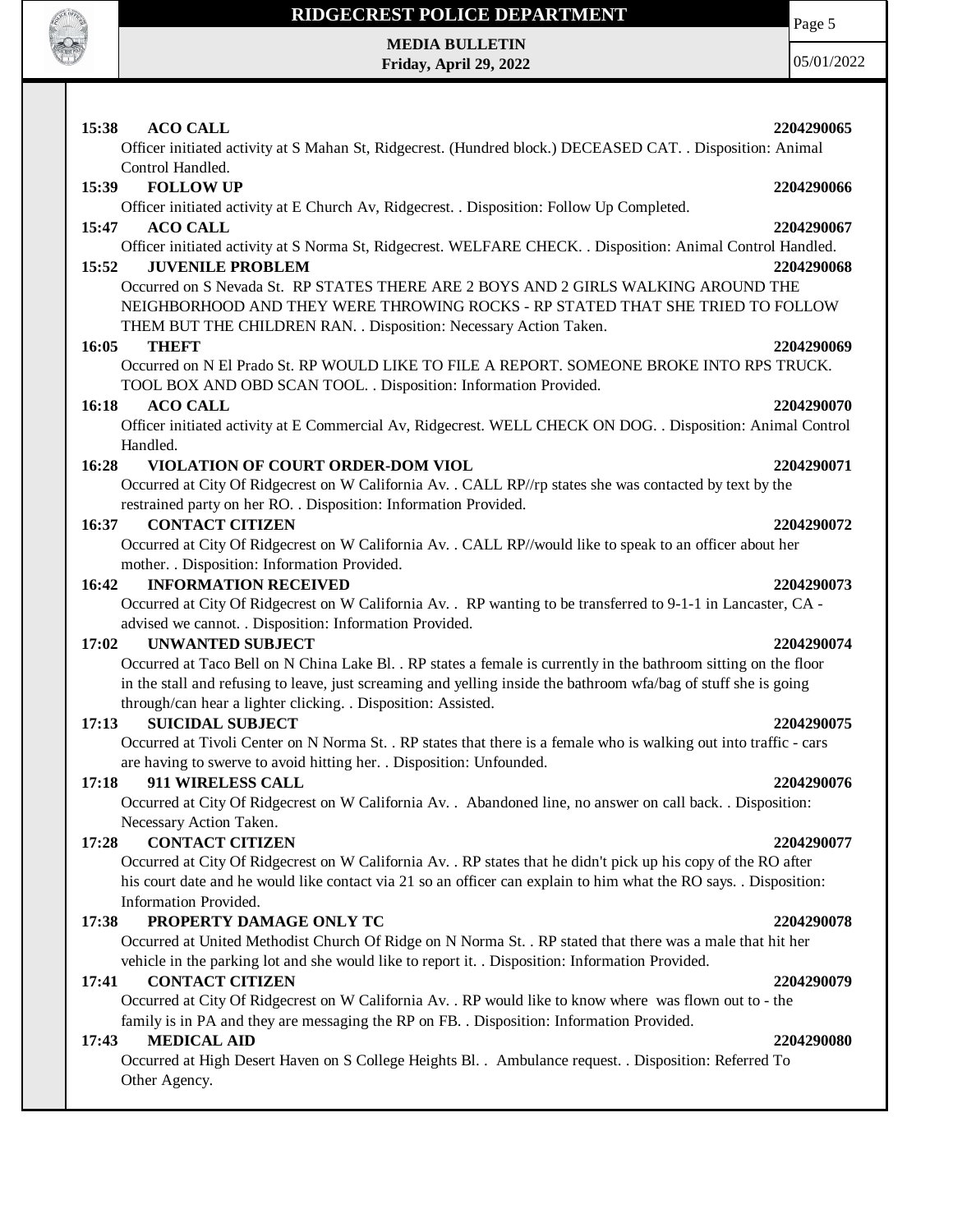

**MEDIA BULLETIN Friday, April 29, 2022** Page 6

| 18:07<br><b>SUSPICIOUS PERSON</b>                                                                                  | 2204290081 |
|--------------------------------------------------------------------------------------------------------------------|------------|
| Occurred at Dollar Tree Stores on N China Lake Bl. . White car in the south end of the parking lot with 2 dogs     |            |
| inside/man on a bicycle orange tires/black frame/black backpack/ standing by the car and looks like the male is    |            |
| reaching in the vehicle. . Disposition: Checks Ok.                                                                 |            |
| <b>MEDICAL AID</b><br>18:07                                                                                        | 2204290082 |
| Occurred on N Sunland St. RP got phone call from male. . Disposition: Checks Ok.                                   |            |
| 18:24<br><b>FOLLOW UP</b>                                                                                          | 2204290083 |
| Occurred at Ridgecrest Regional Hospital on N China Lake Bl. . Footage ready for pickup for P21. . Disposition:    |            |
| Follow Up Completed.                                                                                               |            |
| <b>INJURY TC</b><br>18:34                                                                                          | 2204290084 |
| Occurred at Ashley Furniture Home Store on W Ridgecrest Bl. . Ambulance Request. . Disposition: Report             |            |
| Taken.                                                                                                             |            |
| 18:42<br><b>OPEN DOOR/GATE</b>                                                                                     | 2204290085 |
| Occurred on E Upjohn Av. Open front security door with glass broken out of it. . Disposition: Checks Ok.           |            |
| <b>JUVENILE PROBLEM</b><br>18:44                                                                                   | 2204290086 |
| Occurred at E Upjohn Av/S Silver Ridge St. Juvs keep running across the road an jumping in front of cars           |            |
| Disposition: Gone Prior to Arrival.                                                                                |            |
| <b>MEDICAL AID</b><br>18:49                                                                                        | 2204290087 |
| Occurred on N Scott St. Cellular E911 Call: Service Class: WPH2 Ambulance Request. . Disposition: Referred         |            |
| To Other Agency.                                                                                                   |            |
| <b>TRAFFIC STOP</b><br>19:06                                                                                       | 2204290088 |
| Officer initiated activity at W Drummond Av, Ridgecrest. (Hundred block.). . Disposition: Citation.                |            |
| 19:21<br><b>TRAFFIC STOP</b>                                                                                       | 2204290089 |
| Officer initiated activity at N China Lake Bl, Ridgecrest. (Hundred block.). . Disposition: Warning (Cite/Verbal). |            |
| 19:30<br><b>TRAFFIC STOP</b>                                                                                       | 2204290090 |
| Officer initiated activity at Big Lots, N China Lake Bl, Ridgecrest. . Disposition: Citation.                      |            |
| 19:36<br><b>VANDALISM</b>                                                                                          | 2204290091 |
| Occurred on N Downs St. KCSO advsied female disconnected/Advised several juvs breaking windows to her              |            |
| veh. . Disposition: Unable To Locate.<br>PRISONER TRANSPORT<br>19:42                                               | 2204290092 |
| Occurred at City Of Ridgecrest on W California Av. . 22-1412. . Disposition: Necessary Action Taken.               |            |
| 20:09<br><b>MEDICAL AID</b>                                                                                        | 2204290093 |
| Occurred at Ridgecrest Senior Apartments on W Church Av. . Cellular E911 Call: Service Class: WPH2                 |            |
| Ambulance Request. . Disposition: Referred To Other Agency.                                                        |            |
| <b>TRAFFIC STOP</b><br>20:13                                                                                       | 2204290094 |
| Officer initiated activity at S China Lake Bl, Ridgecrest. (Hundred block.). . Disposition: Checks Ok.             |            |
| <b>FOLLOW UP</b><br>20:20                                                                                          | 2204290095 |
| Officer initiated activity at N American St, Ridgecrest. . Disposition: Negative Contact.                          |            |
| <b>TRAFFIC STOP</b><br>20:34                                                                                       | 2204290096 |
| Officer initiated activity at N Norma St/W Jean Av, Ridgecrest. . Disposition: Warning (Cite/Verbal).              |            |
| SPOUSAL ABUSE REPORT<br>20:41                                                                                      | 2204290097 |
| Officer initiated activity at N American St, Ridgecrest. . Disposition: Report Taken.                              |            |
| <b>TRAFFIC STOP</b><br>20:44                                                                                       | 2204290098 |
| Officer initiated activity at Home Depot, N China Lake Bl, Ridgecrest. Parking Lot. . Disposition: Warning         |            |
| (Cite/Verbal).                                                                                                     |            |
|                                                                                                                    |            |